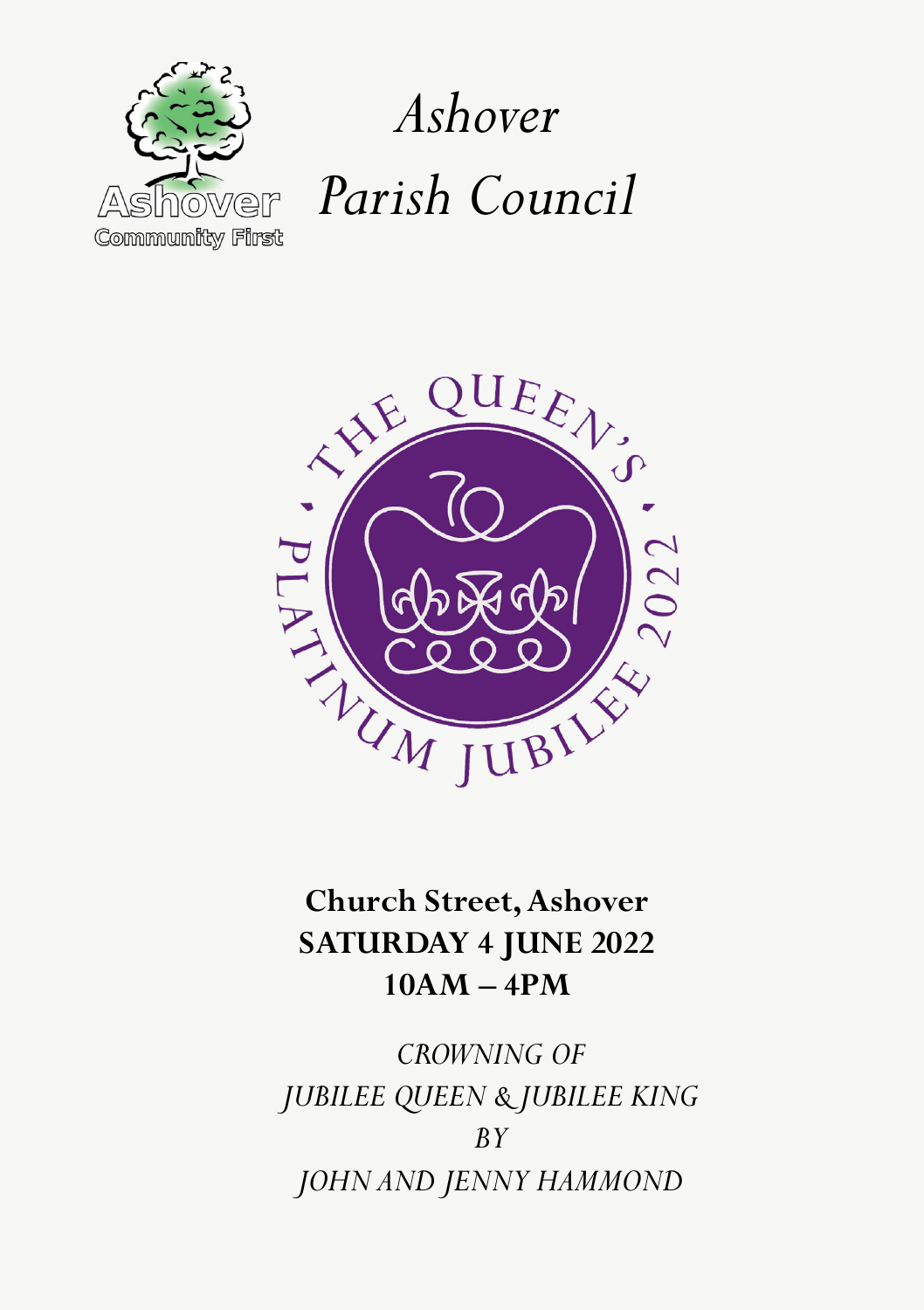### **HER MAJESTY THE QUEEN'S PLATINUM JUBILEE 2022**



**PROGRAMME OF EVENTS**

| Time                                    | <b>Upper Church St.</b>                                            | Lower Church St.                                      |
|-----------------------------------------|--------------------------------------------------------------------|-------------------------------------------------------|
| 10:00am                                 | <b>Chesterfield Garland Dancers</b>                                | <b>ASHOVER BRASS BAND</b>                             |
| 10:20am                                 | Mummers Play                                                       |                                                       |
| 10:30am                                 | Sensible Shoes Harmony Group                                       | Punch & Judy                                          |
| 10:45am                                 | Maypole Dancing<br><b>Ripley Morris</b>                            |                                                       |
| 11:00am                                 | Gathering of PARADE                                                |                                                       |
| 11:15am                                 | <b>PARADE</b> leaves Bassett Rooms                                 |                                                       |
| 11:30am                                 | WELCOME followed by<br>The National Anthem                         |                                                       |
| 11:35am                                 | CROWNING CEREMONY                                                  |                                                       |
| 11:50am                                 | Maypole Dancing<br><b>Ripley Morris</b>                            | RACES including<br>"Hedgehog Rolling"<br>Mummers Play |
| $12$ noon                               | Judging of "BEST STALL"                                            |                                                       |
| 12:15pm                                 | <b>Chesterfield Garland Dancers</b>                                | Sensible Shoes Harmony Group                          |
| $12:30 \text{pm}$ to<br>1:30pm (approx) | Organ Recital by Simon Nieder &<br>"Celebration Choir" (in Church) |                                                       |
| 12:45pm                                 | <b>CARLO THE CLOWN'S</b><br>"MAGIC SHOW"                           |                                                       |
| $1:15$ pm<br>1:30 <sub>pm</sub>         | Mummers Play                                                       | CARLO THE CLOWN encouraging<br>the "FUN RUN" start    |
| 2:00 <sub>pm</sub>                      | FUN RUN BACK UP Church Street                                      | Punch & Judy                                          |
| 3:00 <sub>pm</sub>                      | <b>SENSIBLE SHOES Harmony Group</b>                                |                                                       |
| 3:30pm                                  | DANCING IN THE STREET<br>BABY SHARK, HOKEY COKEY,<br>THE CONGA     |                                                       |
| 4:00 <sub>pm</sub>                      | Unveiling of Play Area Mural                                       | ON THE PLAYING FIELD                                  |
| *Treasure Hunt - see details opposite*  |                                                                    |                                                       |

*TIMETABLE SUBJECT TO CHANGE - IN THE EVENT OF BAD WEATHER IT MAY BE RELOCATED OR CANCELLED WITHOUT NOTICE*

## **STALLS UPPER CHURCH STREET**

| $\Diamond C$ & M Pratt           |
|----------------------------------|
| $\Diamond$ Ashover Acorns        |
| ♦ Goboka Rwanda Trust            |
| ♦ Ashover Footpaths & Bridleways |
| plus Tree Group                  |
| ◊ Peak Care Ltd.                 |
| ♦ Ashover Light Railway          |
| ♦ Hasland Pet Supplies           |
| ♦ Chesterfield & District Shop   |
| Mobility                         |
| ♦ St John Ambulance              |
| ♦ Ashover Brass Band             |
|                                  |

◊ Wessington & Brackenfield WI ◊ High Ashes Rural Project ◊ Dicky Tickers ◊ The Eve Appeal/Target Ovarian Cancer ◊ Eastwood Grange/ Moorfield House ◊ Prostate Cancer UK ◊ SSAFA (Soldiers Sailors Airmen & Families Association ◊ Ashover Chronicles  $\Diamond$  FUN RUN

#### **STALLS LOWER CHURCH STREET**

◊ Guide Dogs for the Blind ◊ Utility Warehouse ◊ Spire Schools ◊ R.S.P.C.A. Chesterfield  $\Diamond$  PACT.  $\Diamond$ RNLI ◊ Ian Bexton ◊ J Wilkinson

# **ASHOVER CHURCH & THE BASSETT ROOMS ARE OPEN ALL DAY FOR LIGHT REFRESHMENTS**

\*Treasure Hunt Forms will be available in The Bassett Rooms on the day or before online at [www.ashover-pc.gov.uk](http://www.ashover-pc.gov.uk)

Your completed form can be deposited in the Bassett Rooms during the day on Saturday 04 June 2022